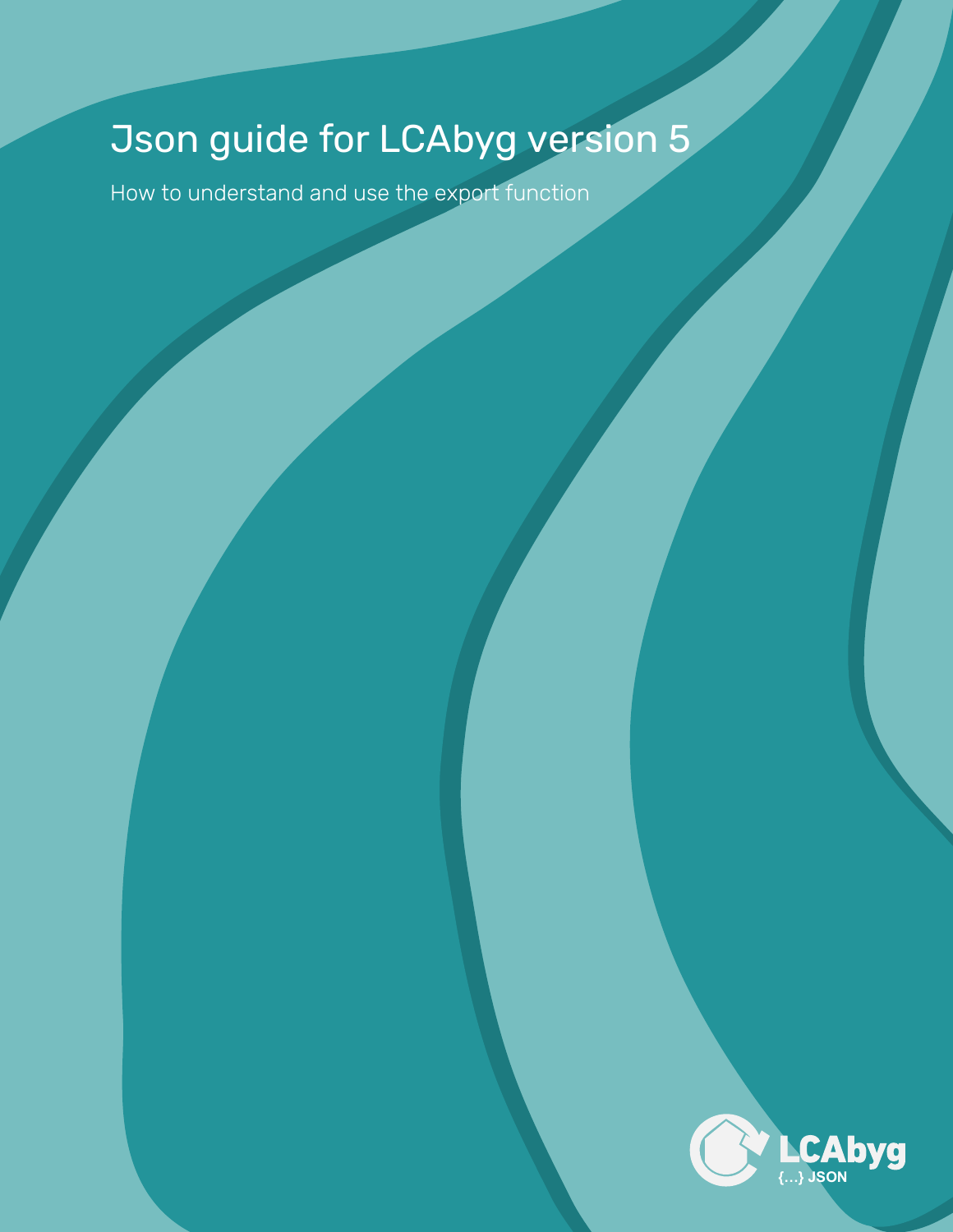| Title         | Json guide for LCAbyg version 5                                                                            |
|---------------|------------------------------------------------------------------------------------------------------------|
| Subtitle text | How to understand and use the export function                                                              |
| Published     | December 2021                                                                                              |
| Last update   | April 2022                                                                                                 |
| Authors       | Terese Pagh, Christian Grau Sørensen, Simone Bruhn                                                         |
| Keywords      | json, JavaScript Object Notation, LCAbyg                                                                   |
| Publisher     | BUILD - Institut for Byggeri, By og Miljø, Aalborg Universitet,<br>A.C. Meyers Vænge 15, 2450 København SV |
| Email         | sbi@sbi.aau.dk                                                                                             |
| Website       | https://www.lcabyg.dk/da/                                                                                  |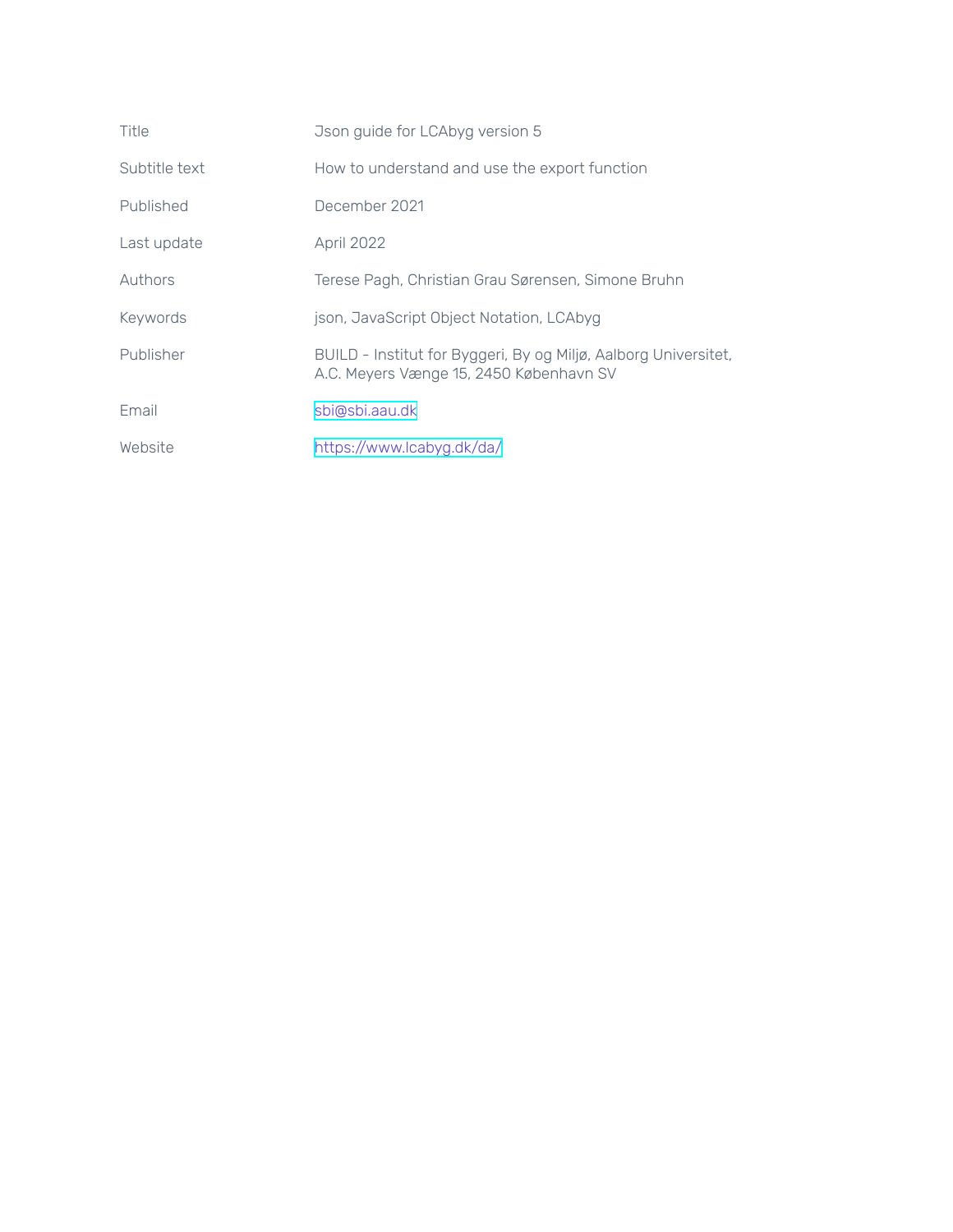# **Contents**

| 1 Export from LCAbyg to Json |  |  |
|------------------------------|--|--|
|                              |  |  |
|                              |  |  |
|                              |  |  |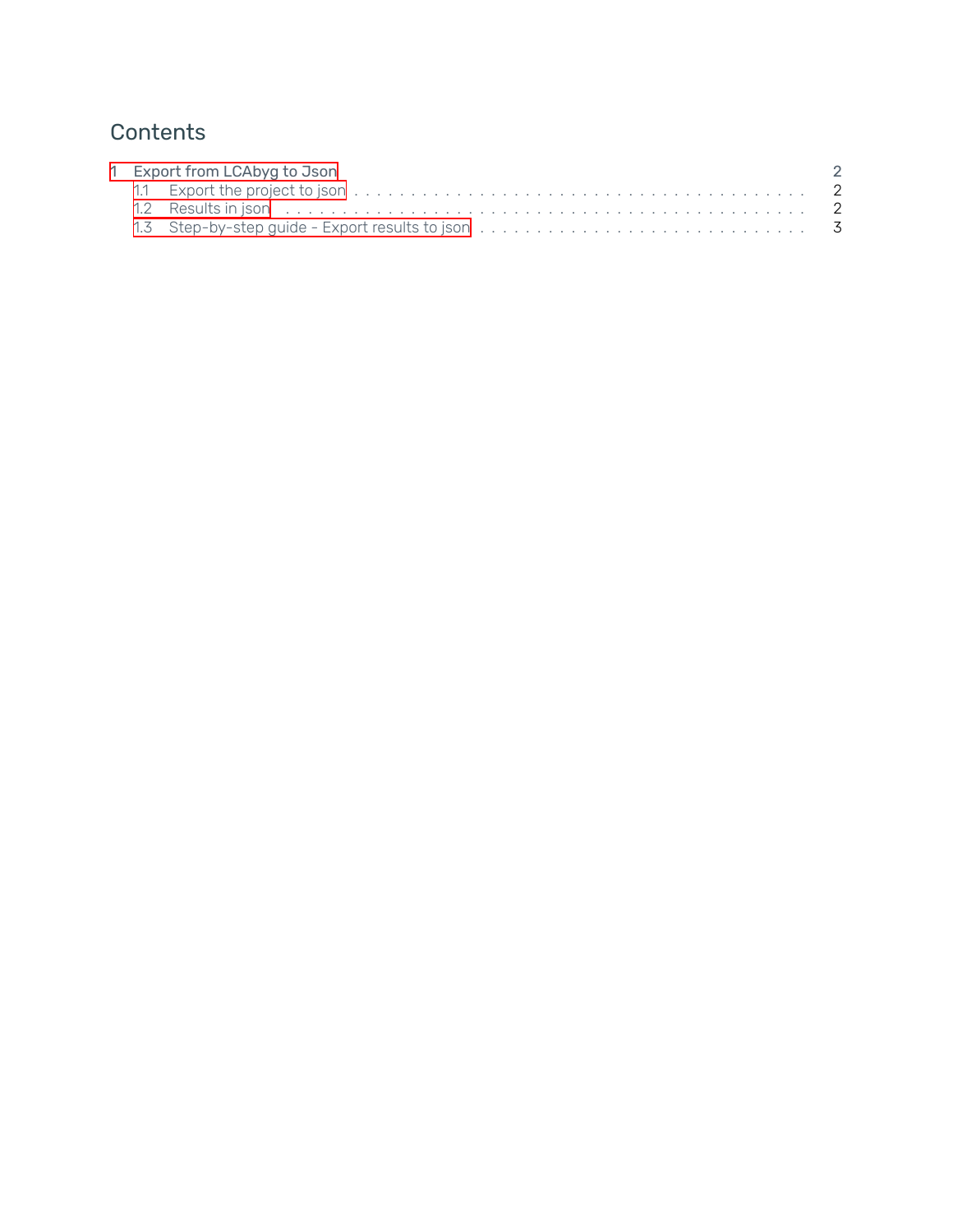## **Disclaimer**

LCAbyg is under constant development and for that reason, there may be changes in the json files. Always remember to download the latest version of LCAbyg and download the latest version of the Json guide, which you can find here [https://www.lcabyg.dk/download-program.](https://www.lcabyg.dk/download-program) Sign up for our newsletter here [https://www.lcabyg.dk/news-letter,](https://www.lcabyg.dk/news-letter) if you do not want to miss the latest updates and bug fixes.

## Readme

Before starting, you should read and understand the basics in the Json guide for LCAbyg 5 Creation of json projects in LCAbyg - import which can be found here [https://www.lcabyg.dk/da/usermanual/brugervejledning](https://www.lcabyg.dk/da/usermanual/brugervejledning-andre-vaerktojer/)[andre-vaerktojer/](https://www.lcabyg.dk/da/usermanual/brugervejledning-andre-vaerktojer/).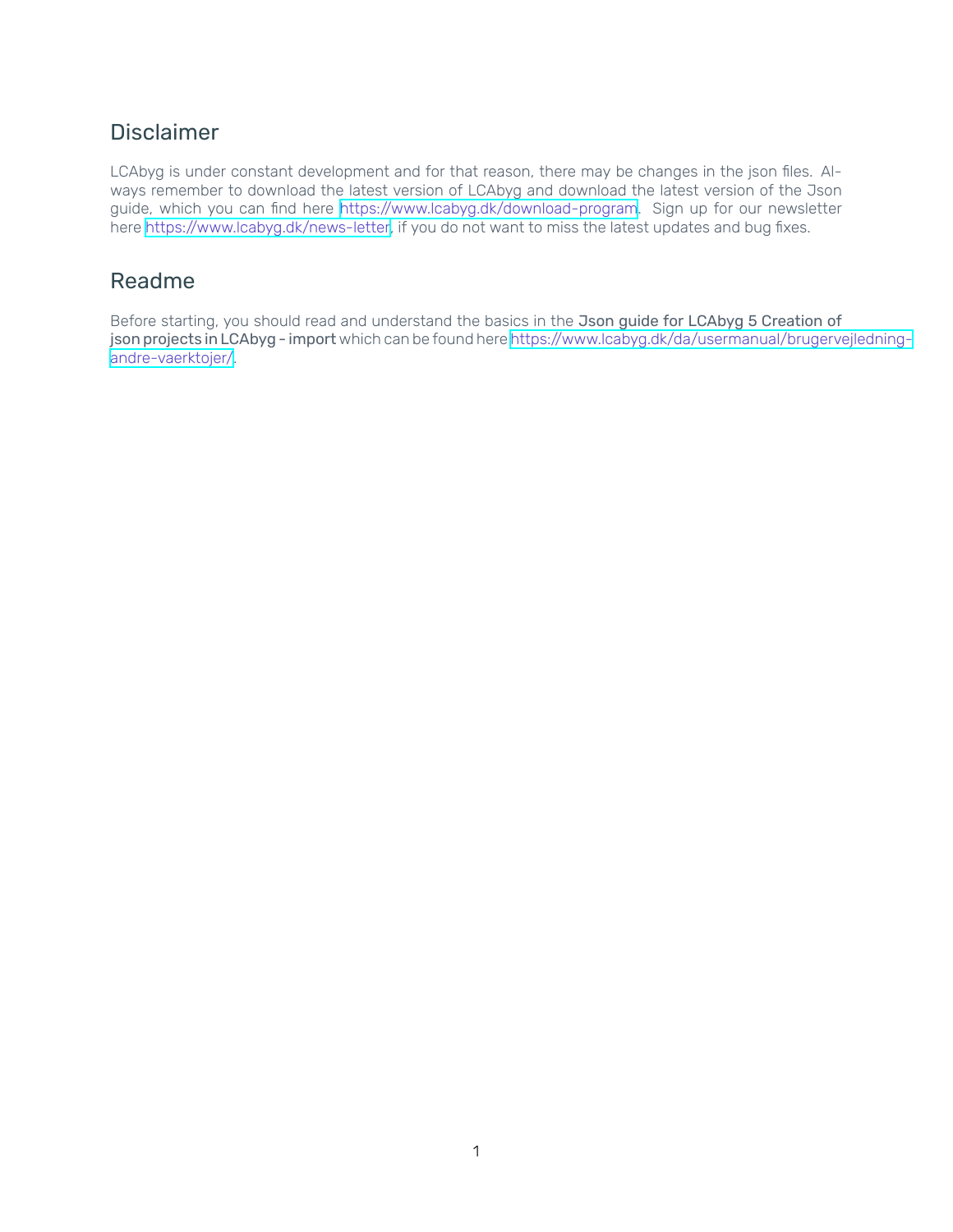## <span id="page-4-0"></span>1 Export from LCAbyg to Json

#### <span id="page-4-1"></span>1.1 Export the project to json

The building model and the operations can be exported LCAbyg to json. The steps are shown in Figure [1](#page-4-3).

<span id="page-4-3"></span>

|                                                 | ום סום                                                                                                                                                                             | $   \times$<br><b>AOD</b>                                                                                                            | <sup>®</sup> Eksporter projekt til json<br>← → v ↑ B > OneDrive - Aalborg Universitet > Dokumenter                                                                                                                                             | $\vee$ 0 $\lozenge$ SegiDokumenter |
|-------------------------------------------------|------------------------------------------------------------------------------------------------------------------------------------------------------------------------------------|--------------------------------------------------------------------------------------------------------------------------------------|------------------------------------------------------------------------------------------------------------------------------------------------------------------------------------------------------------------------------------------------|------------------------------------|
| <b>C</b> Forside                                | Opretrut projekt fra v 5.2<br>Oprat nut projekt the CSV                                                                                                                            | <b>Bygningsdrift og energiforsyning</b>                                                                                              | Organiser +<br>Ny mappe                                                                                                                                                                                                                        | $\mathbb{R}$ + 0                   |
| <b>G</b> Bygning og drift                       | Importer komponenter fra ison<br>Enfamiliefus, eksempeltygning<br>Highler LCAINg EFOW<br>Milayel 95, 9999 Frentifickner<br>BULD                                                    | Energiciasse: Energiramme lavenergi (BR18)<br>Diffullating varne: Distribut &<br>Driftsforbrug et: 17,5 kW/m <sup>h</sup> af år      | Type<br>Størrelse<br>Status<br>Ændringsdato<br>oneDrive - Asibor<br><b>Brugerdefinerede Office-skabeloner</b><br>$\bullet$<br>05-08-2021 15:08<br>Filmappe<br>> = Billeder<br>$\circ$<br><b>Python Scripts</b><br>05-08-2021 15:08<br>Filmappe |                                    |
| <b>B</b> Bygningsmodel<br>CD Spild og transport | Answeig for Ivery Nusuvclering BUILD<br>Version af Eugningsregiementet: 8R2218                                                                                                     | Doporteret et: 0 kW/m <sup>a</sup> är<br>Effortuning: (B) - Fremsletving 2020-2040<br>Varreforeshing (B - Fremsenving 2020-2040 E-   | > C Dokumenter<br>> < Favoritter<br>> Microsoft Teams                                                                                                                                                                                          |                                    |
| <b>III</b> Resultater                           | Bygning                                                                                                                                                                            |                                                                                                                                      | Skrivebord<br>$\vee$ $\Box$ Denne pc                                                                                                                                                                                                           |                                    |
| Analyse og rapport                              | Etageareal over terrain: 164 m <sup>2</sup><br>Dager over terrain: 1 stage(f)<br>Etapehalde Om<br>Keidenrügen Detapelt<br><b>Udeareal:</b> Om*<br>Orundens areal: 0 m <sup>2</sup> | Energiforbrug på byggepladsen<br>Driftsforug varne Gineh<br><b>Orifsforbrug et:</b> 0 kwh<br>Effortyring: 0 - Fremstruning 2020-2040 | > 3D-objekter<br>$\angle$ $\equiv$ Billeder<br>> <b>Dokumenter</b>                                                                                                                                                                             |                                    |
|                                                 | Beregningsforudsætninger                                                                                                                                                           | Varrietosysing (D - Fremskrivning 2020-2040 B)<br>Bygge- og anlægsmaskiner                                                           | > Filer ikke i OneD                                                                                                                                                                                                                            |                                    |
|                                                 | Berepingstype: Findig baredypighedstas.<br><b>Bygringstype:</b> Bolig-partelhus                                                                                                    | Diesel (maskiner) 0 Mar<br>Jord flyttet i gravemaskine: 0 m <sup>a</sup>                                                             | > h Musik<br>> U Overførster                                                                                                                                                                                                                   |                                    |
|                                                 | Arteritroglapsing: 2016<br>Betragtningsperiode: 50 år                                                                                                                              |                                                                                                                                      | <b>Q</b> Skrivebord<br><b>N</b> Videoer                                                                                                                                                                                                        |                                    |
|                                                 | Opametawal 164 m <sup>2</sup><br>Elepsonal: 184 m <sup>2</sup>                                                                                                                     | <b>LCAbyg log</b><br>A Fase EPS isolering til vægge og tage 035 (D) er udløbet                                                       | > Lill Windows (C:)                                                                                                                                                                                                                            |                                    |
|                                                 |                                                                                                                                                                                    | A Fese EPS isolaring til vægge og tage 035 (CK) er udløbet<br>A Fese EPS isolaring til vasgge og tage 035 (A1-A3) er                 | Finave: Export test                                                                                                                                                                                                                            |                                    |
| ? Hjælp                                         | Andet<br>Volatigers beskrivelse: Skrivyderigers beskrivelse har                                                                                                                    | udebet<br>A Fase DPS isolaring til lofter / gulve og katiderydervang /<br>terrandak 840 (D) er udløbet                               | Fitype: ISON (*.json)                                                                                                                                                                                                                          |                                    |
| O Giv os feedback                               |                                                                                                                                                                                    | A Fase DPS isolaring til lofter / gulve og katidenvdenvarg /<br>terramdark 040 (C4) er udløbet                                       |                                                                                                                                                                                                                                                |                                    |
|                                                 | Scenarios                                                                                                                                                                          | A Fase EPS isolaring til lofter / gulve og katiderydervarg /<br>terramdark 040 (A1-A3) er udløbet                                    | A Skju mapper                                                                                                                                                                                                                                  | Gem<br>Annuller                    |

Figure 1: Export project from LCAbyg to json

<span id="page-4-4"></span>The exported json project is structured into a folder named "User" that contains the project, see Figure [2.](#page-4-4) The different components of the project are organized into individual json files to help give an overview of the content. The json file "Others" contains specific edges.

| > Export test    |               | > Doortted > User<br>A Building json             | Andringsdate: 03-12-2021 11:03                         |
|------------------|---------------|--------------------------------------------------|--------------------------------------------------------|
|                  |               | $\frac{1}{2}$ Type ISON-RE                       | Stendor 124KB                                          |
|                  |               | $\sum_{i,j=1}^{n}$ Construction json             | Andringsdate: 03-12-2021 11:03<br>Standard 754 byte    |
|                  | œ             | $\frac{p}{1-p}$ Constructioninstallation.json    | Andringsdate: 00-12-2021 11:03<br>Starrelse: \$34 byte |
| m.               |               | A ConstructionProcess.json<br>Total SCALES       | Andringsdate: 03-12-2021 11:03<br>Stevelse: \$30 byte  |
|                  |               | $\sum_{\text{free}}$ DGNBOperationReference.json | Andringsdate: 03-12-2021 11:03<br>Starrelse: 197 byte  |
| ğ                |               | $E$ Element json                                 | Andringsdate: 03-12-2021 11:03<br>Sterrelse: 650 bute  |
| ķ.               |               | LY ElementModel.json<br>Type 150N-62             | Andringsdate: 03-12-2021 11:03                         |
|                  |               | $\sum_{i,j \in I(0)}$ EmbodiedRoot.json          | Andringsdate: 03-12-2021 11:03<br>Stevelse: 528 byte   |
|                  |               | <b>M</b> fuelConsumption json                    | Andringsdate: 03-12-2021 11:03<br>Sterrelse: 641 buts  |
| <b>Selection</b> |               | Deration json<br>Type ISON 44                    | Andringsdate: 03-12-2021 11:03<br>Stevelse: 620 byte   |
|                  |               | Product json                                     | Andringsdate: 03-12-2021 11:03<br>Stevelse: 667 bute   |
| <b>C</b> User    | C Others.json | FoductTransportRoot.json<br>Type BON-RE          | Andringsdate: 03-12-2021 11:03<br>Stevelse, MAKE       |
|                  |               | Project.json                                     | Andrinopolds: 03-12-2021 11:03<br>Stevelse: 528 byte   |
|                  |               | $\sum_{\gamma_{j}=\text{500-61}}^{\text{Stage}}$ | Andringsdate: 03-12-2021 11:03<br>Stevelse, 1,16 KB    |
|                  |               | Transportison<br>Type ISON-RE                    | Andringsdate: 03-12-2021 11:03<br>Stevelse: 148 MB     |
|                  |               |                                                  |                                                        |

Figure 2: The structure of the exported json project

### <span id="page-4-2"></span>1.2 Results in json

The computed results are structured in json as a dictionary containing two keys "model" and "results" – see Figure [3.](#page-5-1) The key, "model", contains the nodes and edges of the entire building project, including quantities. The organization of the quantities follows the structure of how they are organized inside LCAbyg. The nodes in the model key are used to look up names of components to find their respective unique ID's. The found ID's can then be used to search for specific components inside the "results" key. The results key contains nodes with results organized by instance. These are organized into nodes that each contain results with values for stage, year, and indicator, see Figure [3](#page-5-1).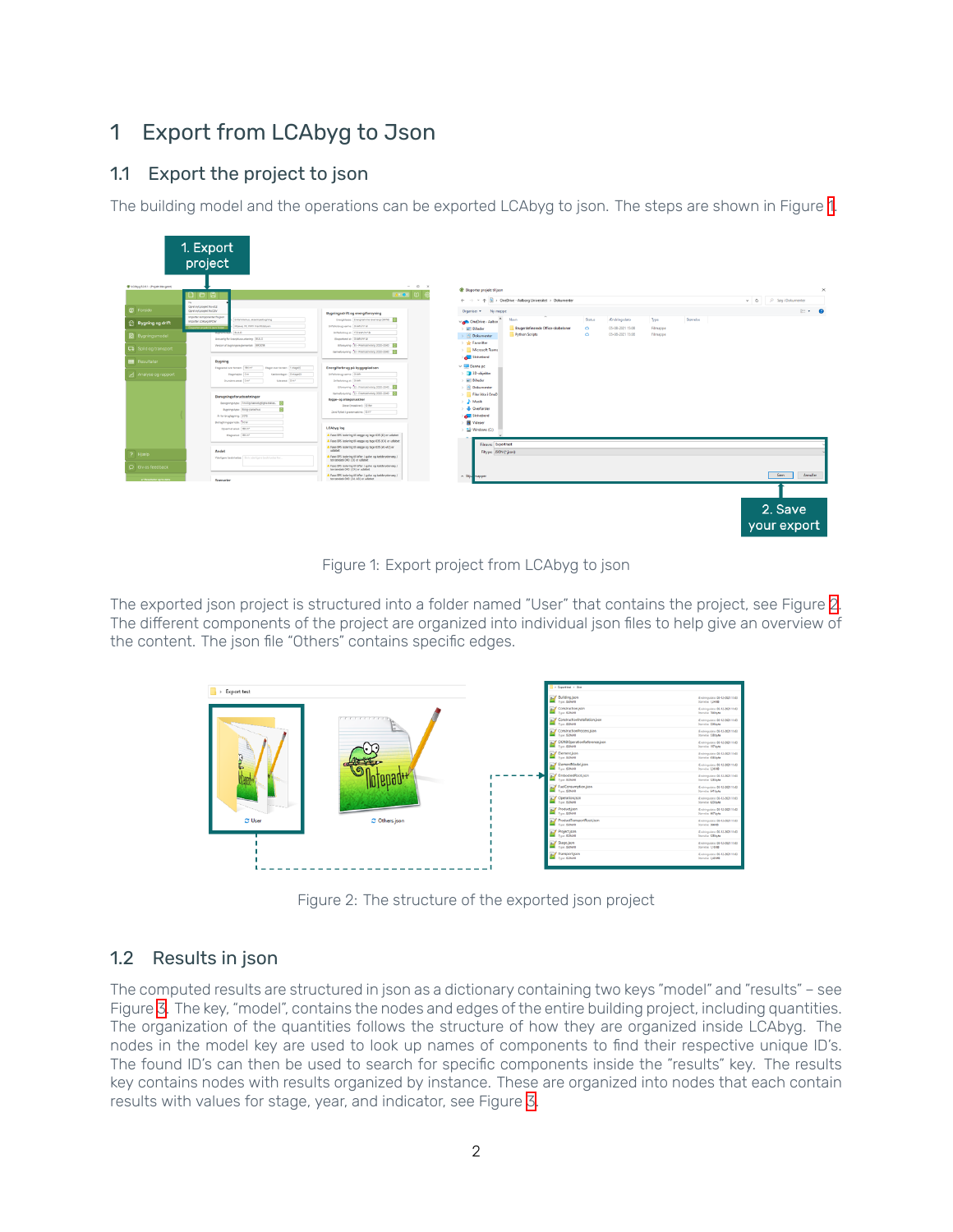<span id="page-5-1"></span>

Figure 3: Structure of the json output

#### <span id="page-5-0"></span>1.3 Step-by-step guide - Export results to json

Step 1: Export the json results from LCAbyg, Figure [4](#page-5-2)

- Step 1a: Go to the view "Results"
- Step 1b: From the drop-down menu select "Results"
- Step 1c: Click on the button "Exporter til json"
- <span id="page-5-2"></span>• Step 1d: Open the output file in Notepad++ to get an overview of the data.



Figure 4: Export of results to json viewed in Notepad++

#### Step 2: Create an overview of the results, Figure [5](#page-6-0)

To get a quick overview of the output click on the "-" icon next to model and then do the same for results. This will hide all the respective nodes.